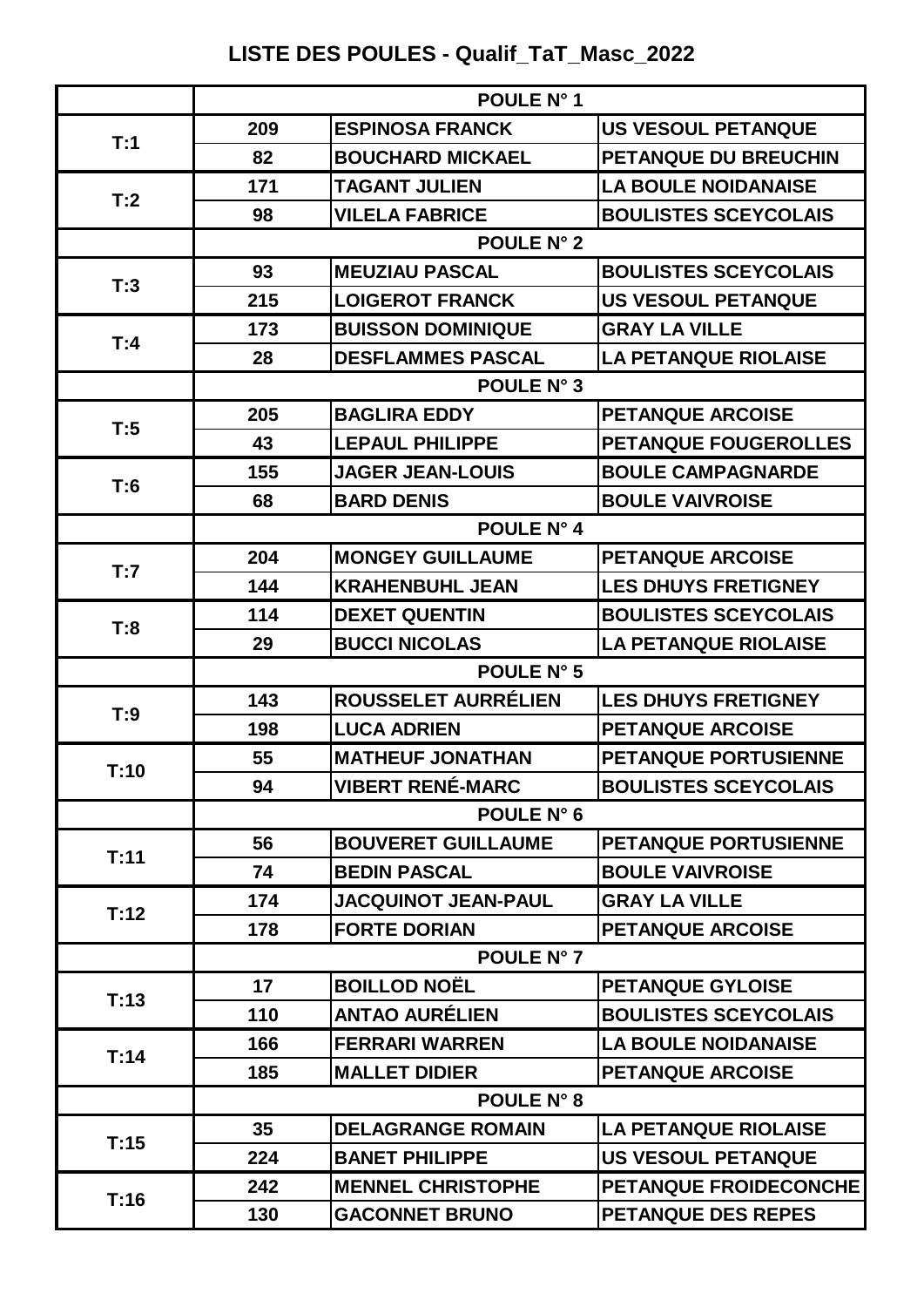|      | POULE N° 9     |                             |                              |
|------|----------------|-----------------------------|------------------------------|
| T:17 | 89             | <b>DUCHANOIS PASCAL</b>     | <b>PETANQUE DU BREUCHIN</b>  |
|      | 23             | <b>ROYER PATRICK</b>        | <b>PETANQUE GYLOISE</b>      |
|      | 221            | <b>DECARD CLAUDE</b>        | <b>US VESOUL PETANQUE</b>    |
| T:18 | 121            | <b>MARIE JEAN-FRANÇOIS</b>  | <b>PETANQUE DES REPES</b>    |
|      |                | POULE N° 10                 |                              |
| T:19 | 195            | <b>MAHMOUDI BRAHIM</b>      | <b>PETANQUE ARCOISE</b>      |
|      | 90             | <b>LOUVET THIERRY</b>       | PETANQUE DU BREUCHIN         |
| T:20 | 106            | <b>BRANCO-XISTO ANTOINE</b> | <b>BOULISTES SCEYCOLAIS</b>  |
|      | 62             | <b>MASSON ANTHONY</b>       | PETANQUE PORTUSIENNE         |
|      |                | POULE N° 11                 |                              |
| T:21 | $\overline{7}$ | <b>PERNOT FABIEN</b>        | PETANQUE LUXOVIENNE          |
|      | 105            | <b>ORRIOLS CHRISTOPHE</b>   | <b>BOULISTES SCEYCOLAIS</b>  |
| T:22 | 46             | <b>LAGIRARDE MICHEL</b>     | <b>PETANQUE LURONNE</b>      |
|      | 210            | <b>PERICHON CÉDRIC</b>      | <b>US VESOUL PETANQUE</b>    |
|      | POULE N° 12    |                             |                              |
| T:23 | 200            | <b>DOS SANTOS ANTONIO</b>   | <b>PETANQUE ARCOISE</b>      |
|      | 31             | <b>VILLEMIN PASCAL</b>      | <b>LA PETANQUE RIOLAISE</b>  |
| T:24 | 92             | <b>MORISOT VICTOR</b>       | <b>BOULISTES SCEYCOLAIS</b>  |
|      | 244            | <b>LAMBING CHRISTOPHER</b>  | <b>PETANQUE LURONNE</b>      |
|      | POULE N° 13    |                             |                              |
| T:25 | 131            | <b>BOYER XAVIER</b>         | <b>PETANQUE DES REPES</b>    |
|      | 220            | <b>LAMBOLEZ MATHIEU</b>     | <b>US VESOUL PETANQUE</b>    |
| T:26 | 37             | <b>DELAGRANGE FABRICE</b>   | <b>LA PETANQUE RIOLAISE</b>  |
|      | 169            | <b>NOEL OLIVIER</b>         | <b>LA BOULE NOIDANAISE</b>   |
|      | POULE N° 14    |                             |                              |
| T:27 | 81             | <b>HUGOT DOMINIQUE</b>      | <b>BOULE VAIVROISE</b>       |
|      | 146            | <b>AMBERT DAVID</b>         | <b>PETANQUE AILLEVILLERS</b> |
| T:28 | 217            | <b>JOLY LAURENT</b>         | <b>US VESOUL PETANQUE</b>    |
|      | 99             | <b>GRASSI YOANN</b>         | <b>BOULISTES SCEYCOLAIS</b>  |
|      | POULE N° 15    |                             |                              |
|      | 27             | <b>NAJEL JEAN-PHILIPPE</b>  | <b>LA PETANQUE RIOLAISE</b>  |
| T:29 | 225            | <b>CORBERAND JACQUES</b>    | <b>US VESOUL PETANQUE</b>    |
|      | 137            | <b>GRANGEOT FLORIAN</b>     | <b>PETANQUE DES REPES</b>    |
| T:30 | $\mathbf{2}$   | <b>BELLENEY ALAIN</b>       | <b>BOULE JUSSEENNE</b>       |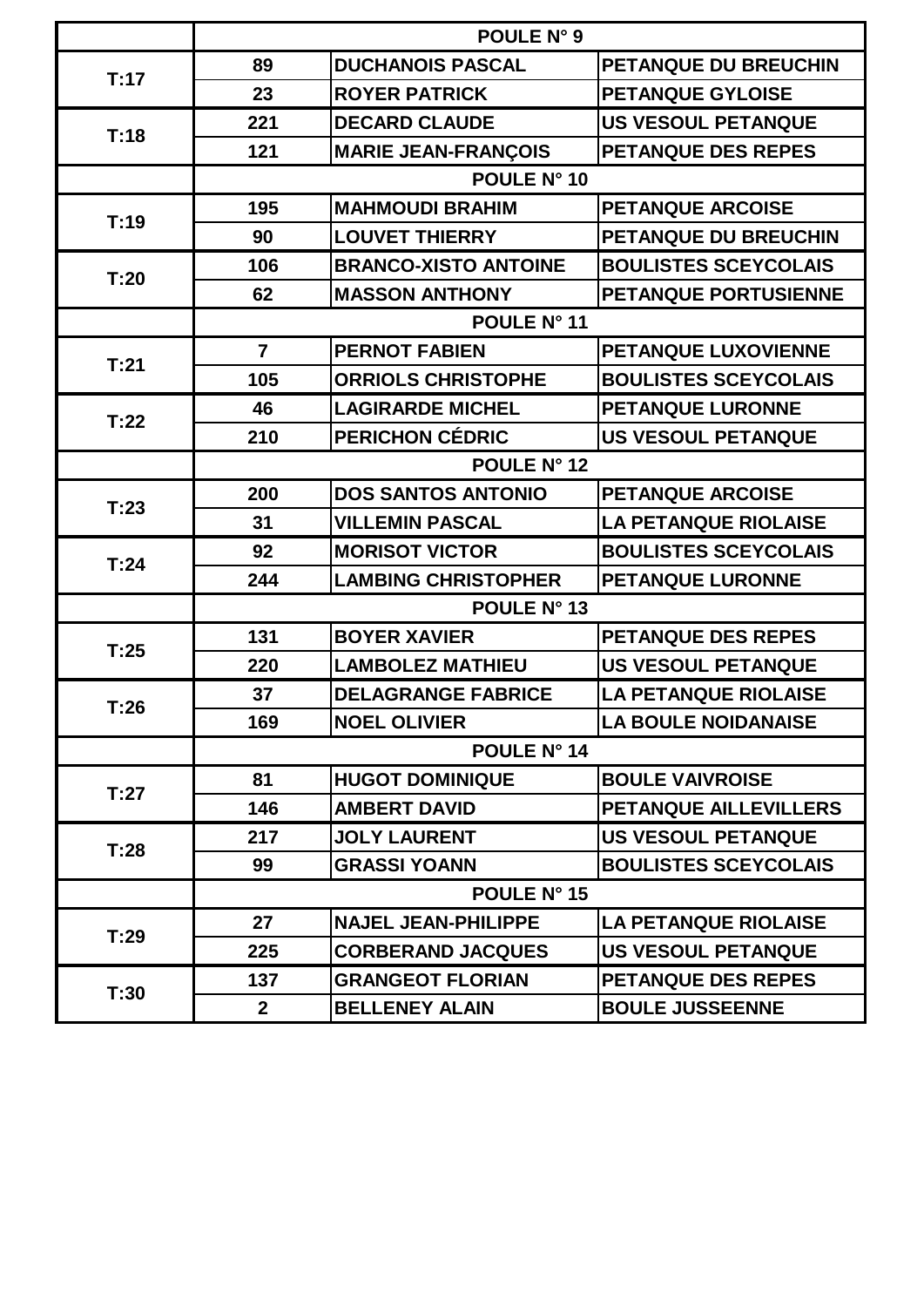|      | POULE N° 16        |                           |                              |
|------|--------------------|---------------------------|------------------------------|
| T:31 | 127                | <b>REYNARD CHARLES</b>    | <b>PETANQUE DES REPES</b>    |
|      | 165                | <b>CARLE FABRICE</b>      | <b>LA BOULE NOIDANAISE</b>   |
|      | 57                 | <b>HURET JEAN</b>         | <b>PETANQUE PORTUSIENNE</b>  |
| T:32 | 203                | <b>BAL EROL</b>           | <b>PETANQUE ARCOISE</b>      |
|      |                    | POULE N° 17               |                              |
| T:33 | 156                | <b>DEREPAS GUILLAUME</b>  | <b>BOULE CAMPAGNARDE</b>     |
|      | 187                | <b>MONGEY GÉRARD</b>      | <b>PETANQUE ARCOISE</b>      |
| T:34 | 116                | <b>BLANCHOT DIDIER</b>    | PETANQUE MARNAYSIENNE        |
|      | 96                 | <b>PIMPAUD KEVIN</b>      | <b>BOULISTES SCEYCOLAIS</b>  |
|      |                    | POULE N° 18               |                              |
| T:35 | 175                | <b>SIXT CÉDRIC</b>        | <b>GRAY LA VILLE</b>         |
|      | 111                | <b>GODTLER THOMAS</b>     | <b>BOULISTES SCEYCOLAIS</b>  |
| T:36 | 196                | <b>RAVAT JEROME</b>       | <b>PETANQUE ARCOISE</b>      |
|      | 54                 | <b>SABIR MUSTAPHA</b>     | <b>PETANQUE PORTUSIENNE</b>  |
|      | POULE N° 19        |                           |                              |
| T:37 | 126                | <b>JACQUINOT PHILIPPE</b> | <b>PETANQUE DES REPES</b>    |
|      | 88                 | <b>LAMBING PASCAL</b>     | <b>PETANQUE DU BREUCHIN</b>  |
| T:38 | 53                 | <b>GRAFF LUDOVIC</b>      | <b>PETANQUE PORTUSIENNE</b>  |
|      | 216                | <b>THOMAS JEAN-LUC</b>    | <b>US VESOUL PETANQUE</b>    |
|      | <b>POULE N° 20</b> |                           |                              |
| T:39 | 25                 | <b>BACHET JACKY</b>       | <b>PETANQUE GYLOISE</b>      |
|      | 123                | <b>BIOT PATRICK</b>       | <b>PETANQUE DES REPES</b>    |
| T:40 | 239                | <b>BOHEME PHILIPPE</b>    | <b>PETANQUE LUZOISE</b>      |
|      | 186                | <b>PAGNEUX GUY</b>        | <b>PETANQUE ARCOISE</b>      |
|      | POULE N° 21        |                           |                              |
| T:41 | 32 <sub>2</sub>    | <b>GAUDILLERE THIERRY</b> | <b>LA PETANQUE RIOLAISE</b>  |
|      | 87                 | <b>VASSEUR SAMUEL</b>     | PETANQUE DU BREUCHIN         |
| T:42 | 101                | <b>DIAZ EMMANUEL</b>      | <b>BOULISTES SCEYCOLAIS</b>  |
|      | 182                | <b>GIL DANIEL</b>         | <b>PETANQUE ARCOISE</b>      |
|      |                    | <b>POULE N° 22</b>        |                              |
| T:43 | 9                  | <b>PARIS LAURENT</b>      | <b>PETANQUE LUXOVIENNE</b>   |
|      | 70                 | <b>KARMANN PATRICK</b>    | <b>BOULE VAIVROISE</b>       |
|      | 202                | <b>MAHMOUDI MUSTAPHA</b>  | <b>PETANQUE ARCOISE</b>      |
| T:44 | 148                | PHEULPIN SÉBASTIEN        | <b>PETANQUE AILLEVILLERS</b> |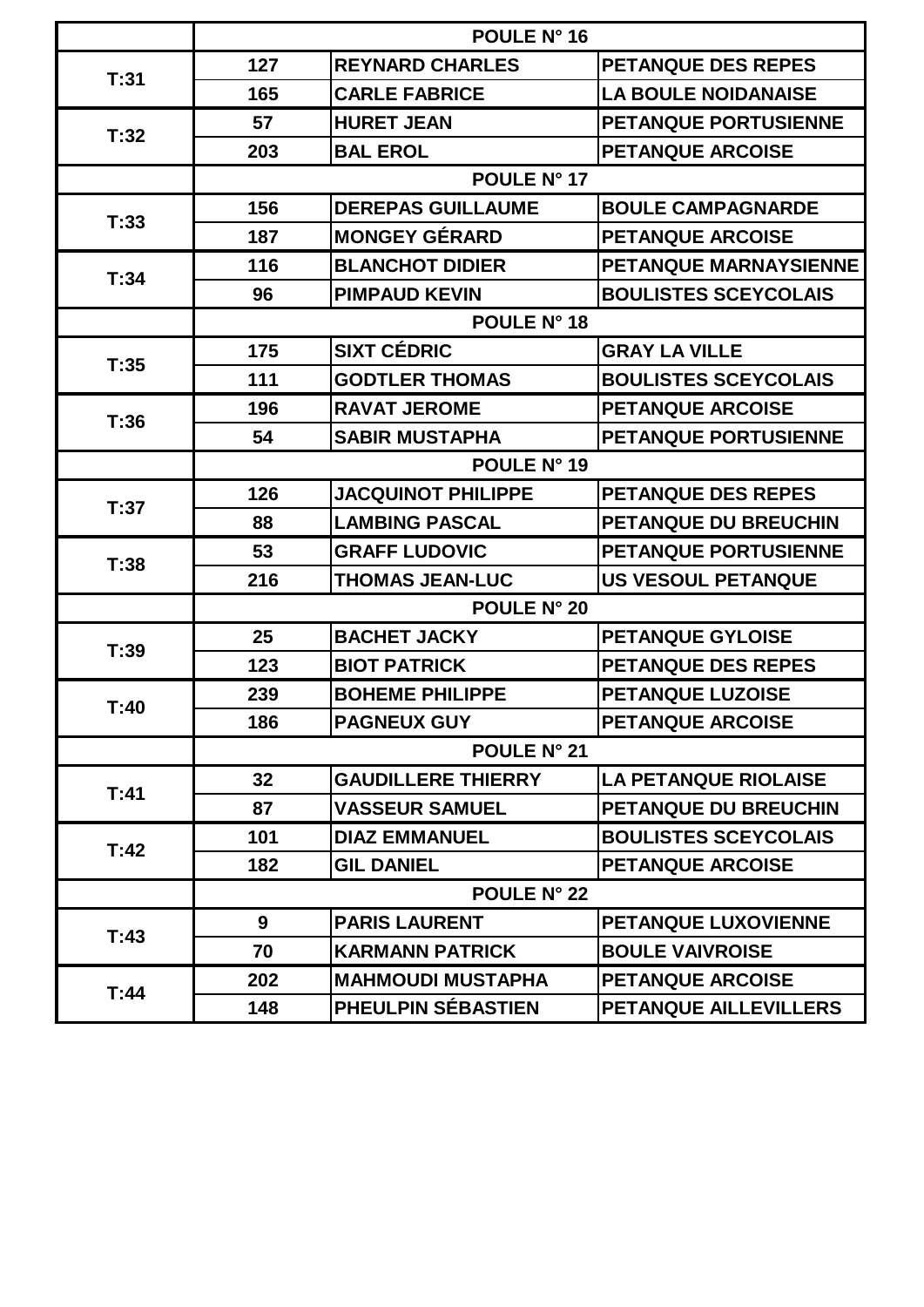|      | <b>POULE N° 23</b> |                               |                             |
|------|--------------------|-------------------------------|-----------------------------|
| T:45 | 39                 | <b>SEGUIN FRANÇOIS</b>        | <b>LA PETANQUE RIOLAISE</b> |
|      | 78                 | <b>REIGNEY VINCENT</b>        | <b>BOULE VAIVROISE</b>      |
|      | 118                | <b>CHEVENEMENT FRÉDÉRIC</b>   | PETANQUE MARNAYSIENNE       |
| T:46 | 231                | <b>JUPILLE ALEXIS</b>         | <b>US VESOUL PETANQUE</b>   |
|      |                    | <b>POULE N° 24</b>            |                             |
| T:47 | 21                 | <b>FAIVRE DAVID</b>           | <b>PETANQUE GYLOISE</b>     |
|      | 226                | <b>OUDOT OLIVIER</b>          | <b>US VESOUL PETANQUE</b>   |
| T:48 | 122                | <b>LAMBOLEY BRUNO</b>         | <b>PETANQUE DES REPES</b>   |
|      | 84                 | <b>GRILLOT DENIS</b>          | PETANQUE DU BREUCHIN        |
|      |                    | <b>POULE N° 25</b>            |                             |
| T:49 | 132                | <b>JOUANE MORGANE</b>         | <b>PETANQUE DES REPES</b>   |
|      | 20                 | <b>FAIVRE ALEXIS</b>          | <b>PETANQUE GYLOISE</b>     |
| T:50 | 179                | <b>CHASSARD FRANCIS</b>       | <b>PETANQUE ARCOISE</b>     |
|      | 50                 | <b>PETIN JOEL</b>             | <b>PETANQUE LURONNE</b>     |
|      | <b>POULE N° 26</b> |                               |                             |
| T:51 | 80                 | <b>VOURIOT JÉRÉMY</b>         | <b>BOULE VAIVROISE</b>      |
|      | 97                 | <b>ROSSI PATRICE</b>          | <b>BOULISTES SCEYCOLAIS</b> |
| T:52 | 170                | POIVEY FRÉDÉRIC               | <b>LA BOULE NOIDANAISE</b>  |
|      | 214                | <b>DECAILLOZ THIERRY</b>      | <b>US VESOUL PETANQUE</b>   |
|      |                    | POULE N° 27                   |                             |
| T:53 | 49                 | <b>FRATTINI EDDY</b>          | <b>PETANQUE LURONNE</b>     |
|      | 104                | <b>ORRIOLS YOHANN</b>         | <b>BOULISTES SCEYCOLAIS</b> |
| T:54 | 59                 | <b>LOEILLET CHRISTOPHE</b>    | <b>PETANQUE PORTUSIENNE</b> |
|      | 184                | <b>DA SILVA DIAS GEOFFREY</b> | <b>PETANQUE ARCOISE</b>     |
|      | <b>POULE N° 28</b> |                               |                             |
| T:55 | 139                | <b>BERTHET CHRISTIAN</b>      | <b>PETANQUE DES REPES</b>   |
|      | 63                 | <b>RENAUD HERVÉ</b>           | <b>PETANQUE PORTUSIENNE</b> |
| T:56 | 219                | <b>GUEDES MANUEL</b>          | <b>US VESOUL PETANQUE</b>   |
|      | 41                 | <b>CHAISE DIMITRI</b>         | <b>PETANQUE FOUGEROLLES</b> |
|      |                    | POULE N° 29                   |                             |
| T:57 | $\mathbf{3}$       | <b>BELLIARD DOMINIQUE</b>     | <b>BOULE JUSSEENNE</b>      |
|      | 233                | <b>LAIRON THIERRY</b>         | <b>US VESOUL PETANQUE</b>   |
|      | 77                 | <b>LESCALIER YANN</b>         | <b>BOULE VAIVROISE</b>      |
| T:58 | 14                 | <b>BOISSON JEAN-MARIE</b>     | PETANQUE LUXOVIENNE         |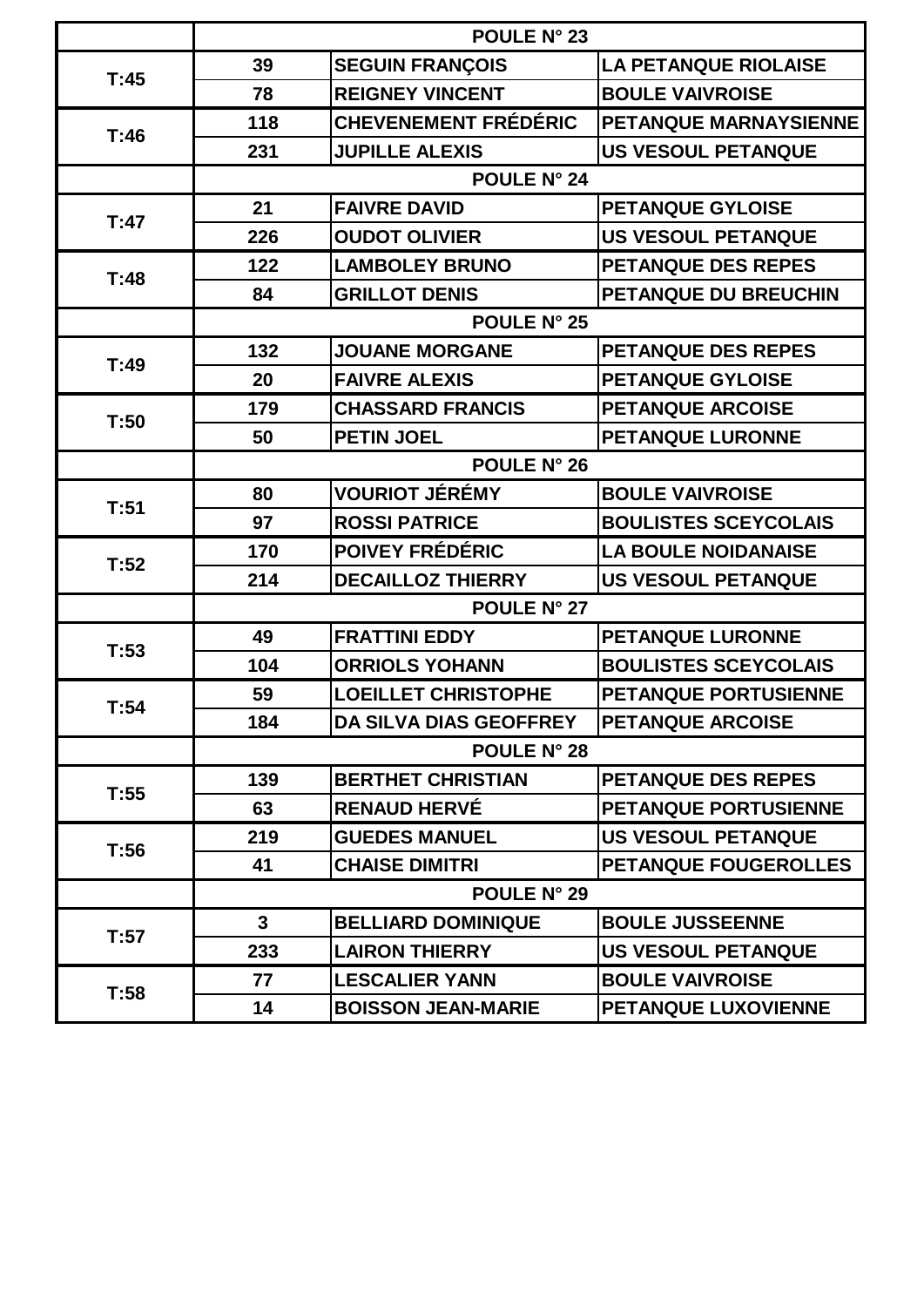|      | POULE N° 30 |                            |                              |
|------|-------------|----------------------------|------------------------------|
| T:59 | 135         | <b>REYNARD MICHEL</b>      | <b>PETANQUE DES REPES</b>    |
|      | 167         | <b>LAURENCOT FRANÇOIS</b>  | <b>LA BOULE NOIDANAISE</b>   |
|      | 211         | <b>COUCHUT STÉPHANE</b>    | <b>US VESOUL PETANQUE</b>    |
| T:60 | 154         | <b>AKRAMA MAHMED</b>       | <b>BOULE CAMPAGNARDE</b>     |
|      |             | POULE N° 31                |                              |
|      | 26          | <b>SURUGUE CHRISTIAN</b>   | <b>PETANQUE GYLOISE</b>      |
| T:61 | 229         | <b>SEBERT NICOLAS</b>      | <b>US VESOUL PETANQUE</b>    |
|      | 64          | <b>JEANNIN HERVÉ</b>       | PETANQUE FROIDECONCHE        |
| T:62 | 75          | <b>GARNIAUX FABRICE</b>    | <b>BOULE VAIVROISE</b>       |
|      |             | POULE N° 32                |                              |
|      | 236         | <b>JEANMOUGIN MICHEL</b>   | <b>US VESOUL PETANQUE</b>    |
| T:63 | 16          | <b>BERGER FRÉDÉRIC</b>     | PETANQUE GYLOISE             |
| T:64 | 115         | <b>BERKOUN HOSSNI</b>      | <b>BOULISTES SCEYCOLAIS</b>  |
|      | 149         | <b>JOUVEL RENÉ</b>         | PETANQUE AILLEVILLERS        |
|      |             | POULE N° 33                |                              |
| T:65 | 45          | <b>PERNETTE ANDRÉ</b>      | <b>PETANQUE LURONNE</b>      |
|      | 72          | <b>KURTI JÉROME</b>        | <b>BOULE VAIVROISE</b>       |
| T:66 | 230         | <b>BAU UGO</b>             | US VESOUL PETANQUE           |
|      | 58          | <b>SPRICH JEAN-LOUIS</b>   | <b>PETANQUE PORTUSIENNE</b>  |
|      |             | <b>POULE N° 34</b>         |                              |
| T:67 | 120         | <b>VUILLIER THIERRY</b>    | PETANQUE MARNAYSIENNE        |
|      | 212         | <b>CHIGNARDET ERIC</b>     | <b>US VESOUL PETANQUE</b>    |
| T:68 | 79          | <b>BRUNEL NOËL</b>         | <b>BOULE VAIVROISE</b>       |
|      | 11          | <b>VERNET CEDRIC</b>       | <b>PETANQUE LUXOVIENNE</b>   |
|      |             | POULE N° 35                |                              |
| T:69 | 180         | <b>MAHMOUDI ABDELBRANI</b> | <b>PETANQUE ARCOISE</b>      |
|      | 10          | <b>GROSJEAN ANDRÉ</b>      | PETANQUE LUXOVIENNE          |
| T:70 | 112         | <b>ANTAO CARLOS</b>        | <b>BOULISTES SCEYCOLAIS</b>  |
|      | 42          | <b>DAVAL DIDIER</b>        | <b>PETANQUE FOUGEROLLES</b>  |
|      |             | POULE N° 36                |                              |
| T:71 | 136         | <b>LOCATELLI CÉDRIC</b>    | <b>PETANQUE DES REPES</b>    |
|      | 36          | <b>BONTROND SÉBASTIEN</b>  | <b>LA PETANQUE RIOLAISE</b>  |
| T:72 | 119         | <b>VIEY RÉMI</b>           | <b>PETANQUE MARNAYSIENNE</b> |
|      | 191         | <b>MONIN DANIEL</b>        | <b>PETANQUE ARCOISE</b>      |
|      |             | POULE N° 37                |                              |
| T:73 | 190         | <b>VOILQUE CHRISTIAN</b>   | <b>PETANQUE ARCOISE</b>      |
|      | 176         | <b>DROUHET DAMIEN</b>      | <b>GRAY LA VILLE</b>         |
| T:74 | 61          | <b>EPLE FABRICE</b>        | <b>PETANQUE PORTUSIENNE</b>  |
|      | 73          | <b>DOLLION STÉPHANE</b>    | <b>BOULE VAIVROISE</b>       |
|      |             | <b>POULE N° 38</b>         |                              |
| T:75 | 133         | <b>LAMBOLEY QUENTIN</b>    | <b>PETANQUE DES REPES</b>    |
|      | 19          | <b>DENIZOT JEAN-LUC</b>    | <b>PETANQUE GYLOISE</b>      |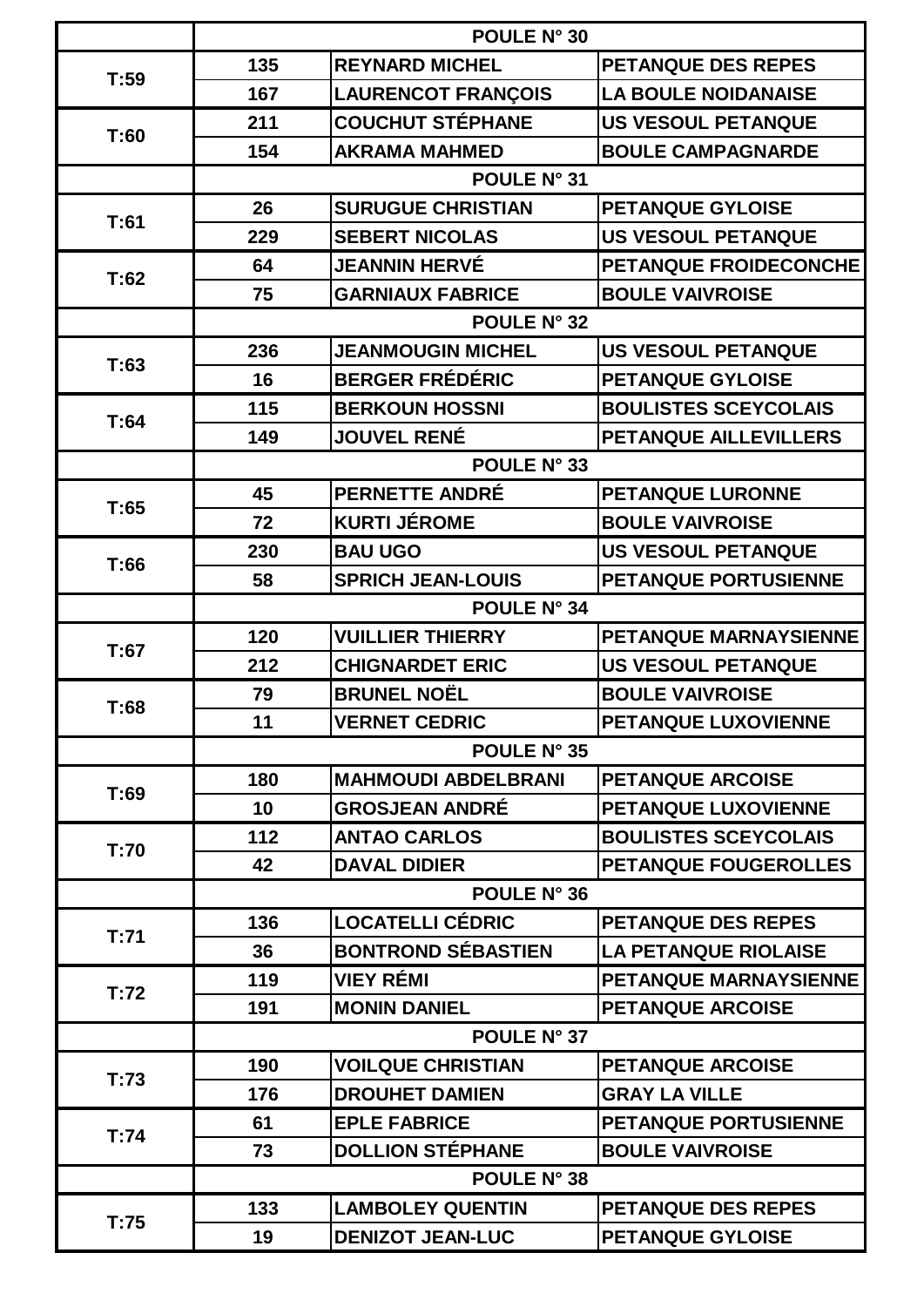| T:76 | 206                | <b>VIENOT STÉPHANE</b>     | <b>PETANQUE ARCOISE</b>     |
|------|--------------------|----------------------------|-----------------------------|
|      | 168                | <b>MOUCHOT VINCENT</b>     | <b>LA BOULE NOIDANAISE</b>  |
|      | POULE N° 39        |                            |                             |
| T:77 | 67                 | <b>PEROZ SAMUEL</b>        | <b>BOULE VAIVROISE</b>      |
|      | 227                | <b>BOISSET MARTIAL</b>     | <b>US VESOUL PETANQUE</b>   |
| T:78 | 48                 | <b>LECOANET DOMINIQUE</b>  | <b>PETANQUE LURONNE</b>     |
|      | 157                | <b>CUNAT ALAIN</b>         | <b>BOULE CAMPAGNARDE</b>    |
|      |                    | POULE N° 40                |                             |
| T:79 | 218                | <b>GREFFIER GÉRARD</b>     | <b>US VESOUL PETANQUE</b>   |
|      | 138                | <b>BOURGEOIS STÉPHANE</b>  | <b>PETANQUE DES REPES</b>   |
| T:80 | 153                | <b>DOYEN JACQUES</b>       | PCVR CHAMPAGNEY             |
|      | 33                 | <b>HERRERO DAVID</b>       | <b>LA PETANQUE RIOLAISE</b> |
|      | POULE N° 41        |                            |                             |
| T:81 | 113                | <b>ORRIOLS BENJAMIN</b>    | <b>BOULISTES SCEYCOLAIS</b> |
|      | 238                | <b>MANTES DENIS</b>        | <b>PETANQUE LUZOISE</b>     |
| T:82 | 208                | <b>SAUGET PASCAL</b>       | <b>US VESOUL PETANQUE</b>   |
|      | 18                 | <b>COLOMBAIN DOMINIQUE</b> | <b>PETANQUE GYLOISE</b>     |
|      | <b>POULE N° 42</b> |                            |                             |
|      | 192                | <b>ROBIER LILIAN</b>       | <b>PETANQUE ARCOISE</b>     |
| T:83 | 125                | <b>WIEDENHOFF PATRICK</b>  | <b>PETANQUE DES REPES</b>   |
| T:84 | 142                | <b>MELET HERVÉ</b>         | <b>LES DHUYS FRETIGNEY</b>  |
|      | 158                | <b>GOUSSARD CHRISTIAN</b>  | <b>BOULE CAMPAGNARDE</b>    |
|      | <b>POULE N° 43</b> |                            |                             |
|      | 103                | <b>GROSSET DAMIEN</b>      | <b>BOULISTES SCEYCOLAIS</b> |
| T:85 | 38                 | <b>DELAGRANGE THIERRY</b>  | <b>LA PETANQUE RIOLAISE</b> |
| T:86 | 199                | <b>GOLAY PHILIPPE</b>      | <b>PETANQUE ARCOISE</b>     |
|      | 117                | <b>BOUDAUX RÉMI</b>        | PETANQUE MARNAYSIENNE       |
|      | POULE N° 44        |                            |                             |
|      | 235                | <b>FAUBEL LAURENT</b>      | <b>US VESOUL PETANQUE</b>   |
| T:87 | 60                 | <b>RENAUD DOMINIQUE</b>    | <b>PETANQUE PORTUSIENNE</b> |
|      | 40                 | <b>AUBRY JEAN-PIERRE</b>   | <b>PETANQUE FOUGEROLLES</b> |
| T:88 | 76                 | <b>BEDIN ERIC</b>          | <b>BOULE VAIVROISE</b>      |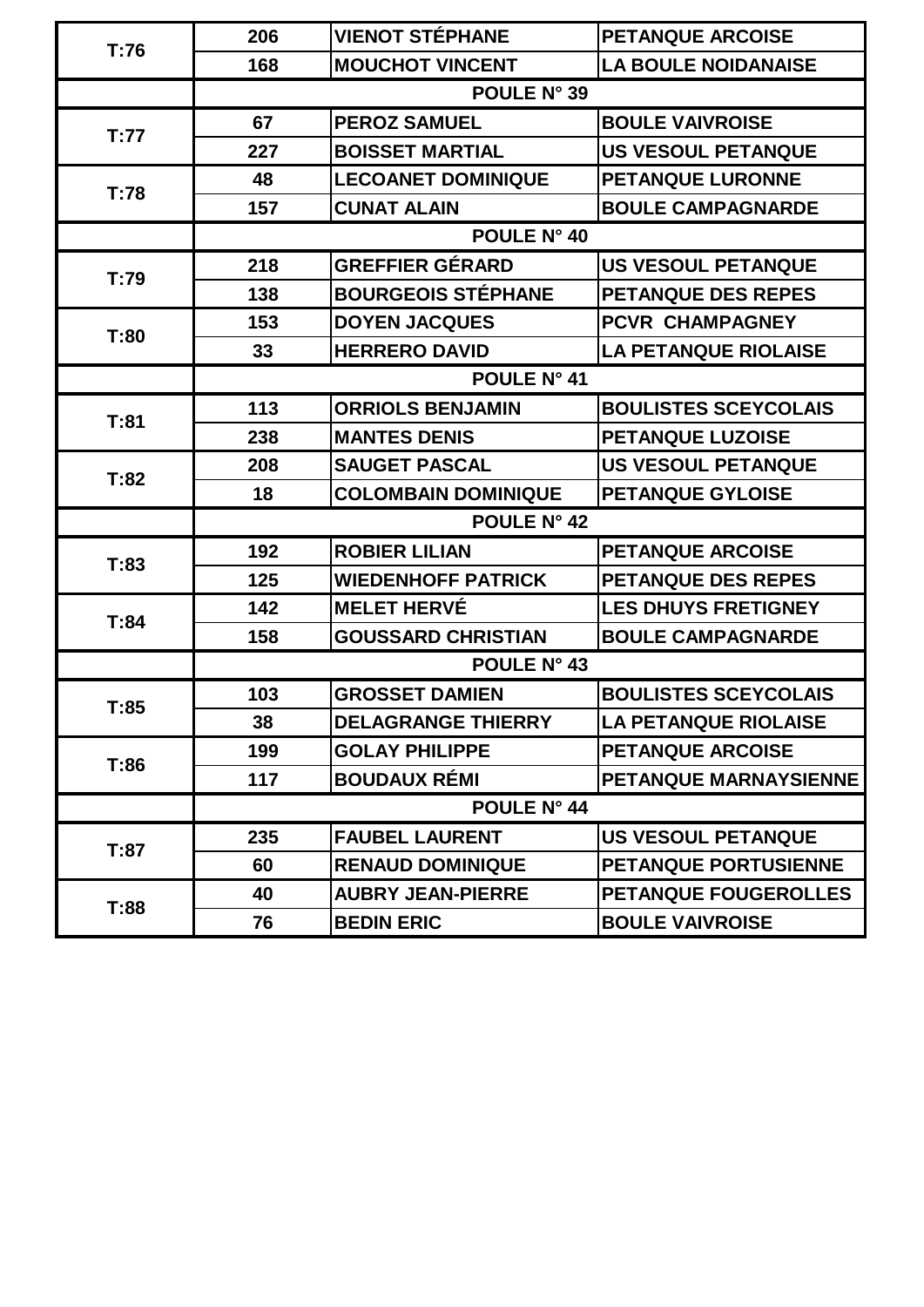|       | POULE N° 45        |                                                      |                              |
|-------|--------------------|------------------------------------------------------|------------------------------|
| T:89  | 8                  | <b>PARIS LOUIS</b>                                   | <b>PETANQUE LUXOVIENNE</b>   |
|       | 83                 | <b>BOUCHARD BRIAN</b>                                | PETANQUE DU BREUCHIN         |
|       | 124                | <b>PAUFERT MARC</b>                                  | <b>PETANQUE DES REPES</b>    |
| T:90  | 228                | <b>ARDRY MICHEL</b>                                  | <b>US VESOUL PETANQUE</b>    |
|       |                    | POULE N° 46                                          |                              |
|       | 152                | <b>LEHR CHRISTOPHE</b>                               | <b>PCVR CHAMPAGNEY</b>       |
| T:91  | 134                | <b>ZOUAOUI ZITOUNI</b>                               | <b>PETANQUE DES REPES</b>    |
|       | 232                | <b>JUPILLE THIERRY</b>                               | <b>US VESOUL PETANQUE</b>    |
| T:92  | 13                 | <b>DEPLANTE GÉRARD</b>                               | PETANQUE LUXOVIENNE          |
|       |                    | POULE N° 47                                          |                              |
| T:93  | 109                | <b>LAGIRARDE TEDDY</b>                               | <b>BOULISTES SCEYCOLAIS</b>  |
|       | 241                | <b>LOICHAT VALENTIN</b>                              | <b>PETANQUE LUZOISE</b>      |
| T:94  | 189                | <b>CAMP MICHEL</b>                                   | <b>PETANQUE ARCOISE</b>      |
|       | 52                 | <b>BILLARD FREDERIC</b>                              | <b>PETANQUE PORTUSIENNE</b>  |
|       |                    | <b>POULE N° 48</b>                                   |                              |
| T:95  | 34                 | <b>LORIENT JÉRÔME</b>                                | <b>LA PETANQUE RIOLAISE</b>  |
|       | 150                | <b>JOUVEL JEAN-MICHEL</b>                            | <b>PETANQUE AILLEVILLERS</b> |
| T:96  | 243                | <b>GERARDO-SILVA FIRMINO</b>                         | <b>PETANQUE DES REPES</b>    |
|       | 234                | <b>LOVISCO CLAUDE</b>                                | <b>US VESOUL PETANQUE</b>    |
|       | POULE N° 49        |                                                      |                              |
| T:97  | 140                | <b>CRAMPONNE JÉRÉMY</b>                              | <b>PETANQUE DES REPES</b>    |
|       | 188                | <b>SUILLEROT JEAN-PIERRE</b>                         | <b>PETANQUE ARCOISE</b>      |
| T:98  | 240                | <b>DELOY MAX EMILIEN</b>                             | <b>PETANQUE LUZOISE</b>      |
|       | 5                  | <b>CHAMPLOY LUDOVIC</b>                              | <b>PETANQUE LUXOVIENNE</b>   |
|       |                    | POULE N° 50                                          |                              |
| T:99  | 223                | <b>DIZIAIN JACQUES</b>                               | <b>US VESOUL PETANQUE</b>    |
|       | 100                | <b>BOISSERIE JEAN-CHRISTOPI BOULISTES SCEYCOLAIS</b> |                              |
| T:100 | 44                 | <b>REGAZZONI DAVID</b>                               | LE PONT DE PLANCHES          |
|       | 162                | <b>RASCHAS CHRISTIAN</b>                             | <b>BOULE CAMPAGNARDE</b>     |
|       | POULE N° 51        |                                                      |                              |
| T:101 | 69                 | <b>ROMAC EMMANUEL</b>                                | <b>BOULE VAIVROISE</b>       |
|       | 194                | <b>CARTERET RAPHAËL</b>                              | <b>PETANQUE ARCOISE</b>      |
| T:102 | 51                 | <b>GANTOIS ANTHONY</b>                               | <b>PETANQUE PORTUSIENNE</b>  |
|       | 86                 | <b>JEANMASSON FLORENT</b>                            | <b>PETANQUE DU BREUCHIN</b>  |
|       | <b>POULE N° 52</b> |                                                      |                              |
| T:103 | $\mathbf{1}$       | <b>GAUTHIER GEOFFREY</b>                             | <b>PETANQUE ATTUARIENNE</b>  |
|       | 201                | <b>BEN MOULAI KARIM</b>                              | <b>PETANQUE ARCOISE</b>      |
| T:104 | 71                 | <b>TISSERAND JEAN-LOUIS</b>                          | <b>BOULE VAIVROISE</b>       |
|       | 159                | <b>GRISOT GILLES</b>                                 | <b>BOULE CAMPAGNARDE</b>     |
|       |                    | <b>POULE N° 53</b>                                   |                              |
| T:105 | 172                | <b>MESNIER JEROME</b>                                | <b>GRAY LA VILLE</b>         |
|       | 207                | <b>IMARD NICOLAS</b>                                 | <b>PETANQUE ARCOISE</b>      |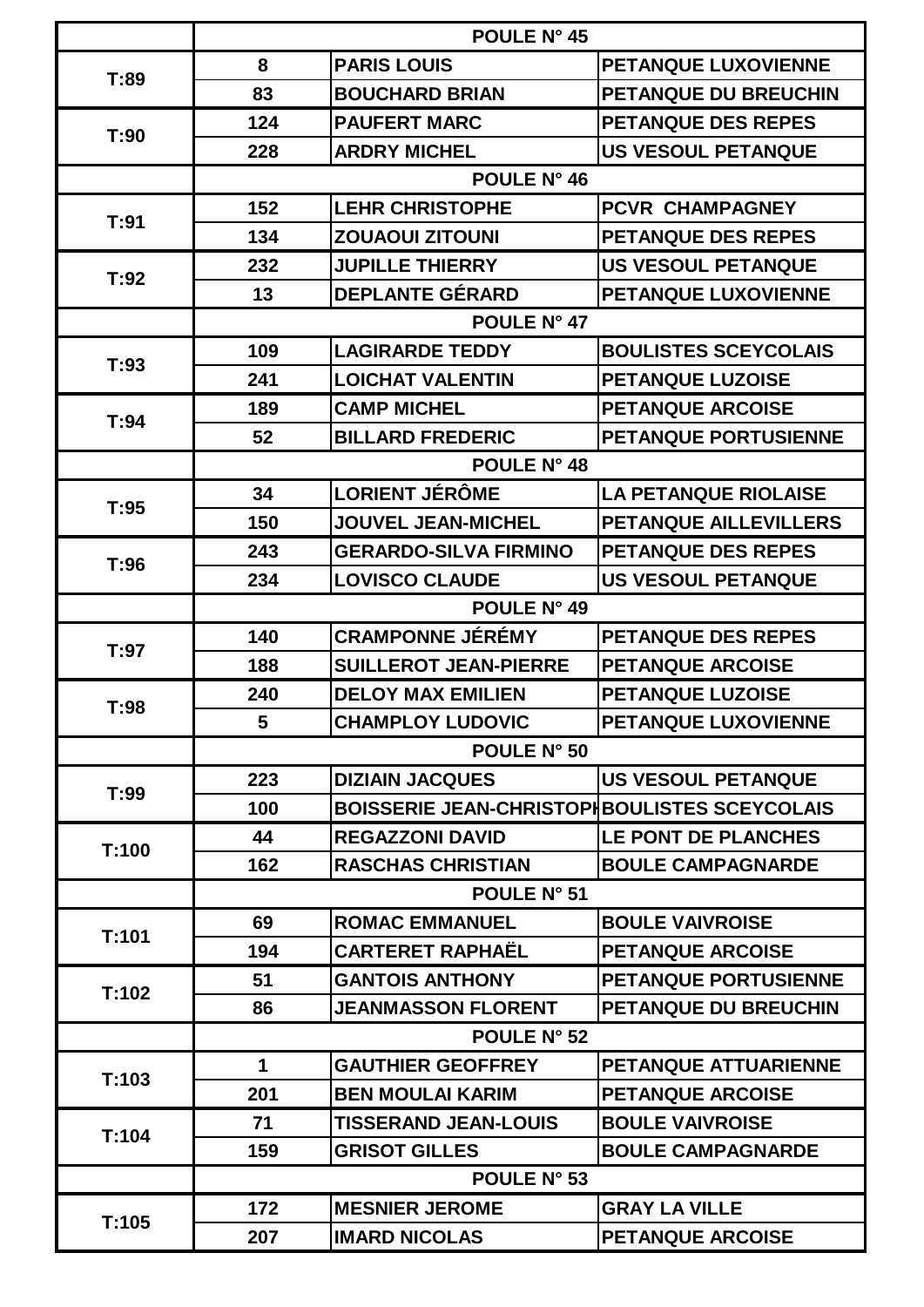| T:106 | 66                      | <b>DELPLANQUE PASCAL</b>       | <b>BOULE VAIVROISE</b>       |
|-------|-------------------------|--------------------------------|------------------------------|
|       | 163                     | <b>RACLOT ALBERT</b>           | <b>BOULE CAMPAGNARDE</b>     |
|       | <b>POULE N° 54</b>      |                                |                              |
| T:107 | 85                      | <b>GRANDJEAN PHILIPPE</b>      | <b>PETANQUE DU BREUCHIN</b>  |
|       | 197                     | <b>SIKACEM MUNIR</b>           | <b>PETANQUE ARCOISE</b>      |
| T:108 | 65                      | <b>CARBONE ALAIN</b>           | <b>BOULE VAIVROISE</b>       |
|       | 30                      | <b>BUCCI MARIO</b>             | <b>LA PETANQUE RIOLAISE</b>  |
|       |                         | POULE N° 55                    |                              |
| T:109 | 151                     | <b>DUCHAINE CYRIL</b>          | <b>PETANQUE AILLEVILLERS</b> |
|       | 129                     | <b>HUGUENOT HERVÉ</b>          | <b>PETANQUE DES REPES</b>    |
| T:110 | 6                       | <b>CANESIN CEDRIC</b>          | PETANQUE LUXOVIENNE          |
|       | 181                     | <b>GUERREIRO JONATHAN</b>      | <b>PETANQUE ARCOISE</b>      |
|       | <b>POULE N° 56</b>      |                                |                              |
| T:111 | 47                      | <b>CHIPPAUX OLIVIER</b>        | <b>PETANQUE LURONNE</b>      |
|       | 222                     | <b>GRANDJEAN JEAN-CLAUDE  </b> | <b>US VESOUL PETANQUE</b>    |
| T:112 | 22                      | <b>DEVILLEBICHOT YANN</b>      | <b>PETANQUE GYLOISE</b>      |
|       | 95                      | <b>SIBLOT XAVIER</b>           | <b>BOULISTES SCEYCOLAIS</b>  |
|       | POULE N° 57             |                                |                              |
| T:113 | 91                      | <b>DURGET SEBASTIEN</b>        | <b>BOULISTES SCEYCOLAIS</b>  |
|       | 12                      | <b>VERNET JEAN-MICHEL</b>      | <b>PETANQUE LUXOVIENNE</b>   |
| T:114 | 145                     | <b>BARTHELEMY MICKAEL</b>      | <b>LES DHUYS FRETIGNEY</b>   |
|       | 213                     | <b>PEREIRA VICTOR</b>          | <b>US VESOUL PETANQUE</b>    |
|       | POULE N° 58             |                                |                              |
| T:115 | 237                     | <b>ZUNINO OLIVIO</b>           | <b>US VESOUL PETANQUE</b>    |
|       | 107                     | <b>MARTIN ANTOINE</b>          | <b>BOULISTES SCEYCOLAIS</b>  |
| T:116 | 141                     | <b>COUSSON HERVÉ</b>           | <b>LES DHUYS FRETIGNEY</b>   |
|       | 160                     | <b>GRISOT VALENTIN</b>         | <b>BOULE CAMPAGNARDE</b>     |
|       | POULE N° 59             |                                |                              |
| T:117 | 177                     | <b>FORTE FANCK-FRÉDÉRIC</b>    | <b>PETANQUE ARCOISE</b>      |
|       | $\overline{\mathbf{4}}$ | <b>RAGUET GÉRARD</b>           | <b>BOULE JUSSEENNE</b>       |
|       | 24                      | <b>ROYER THÉO</b>              | <b>PETANQUE GYLOISE</b>      |
| T:118 | 102                     | <b>DAVAL ALEXANDRE</b>         | <b>BOULISTES SCEYCOLAIS</b>  |